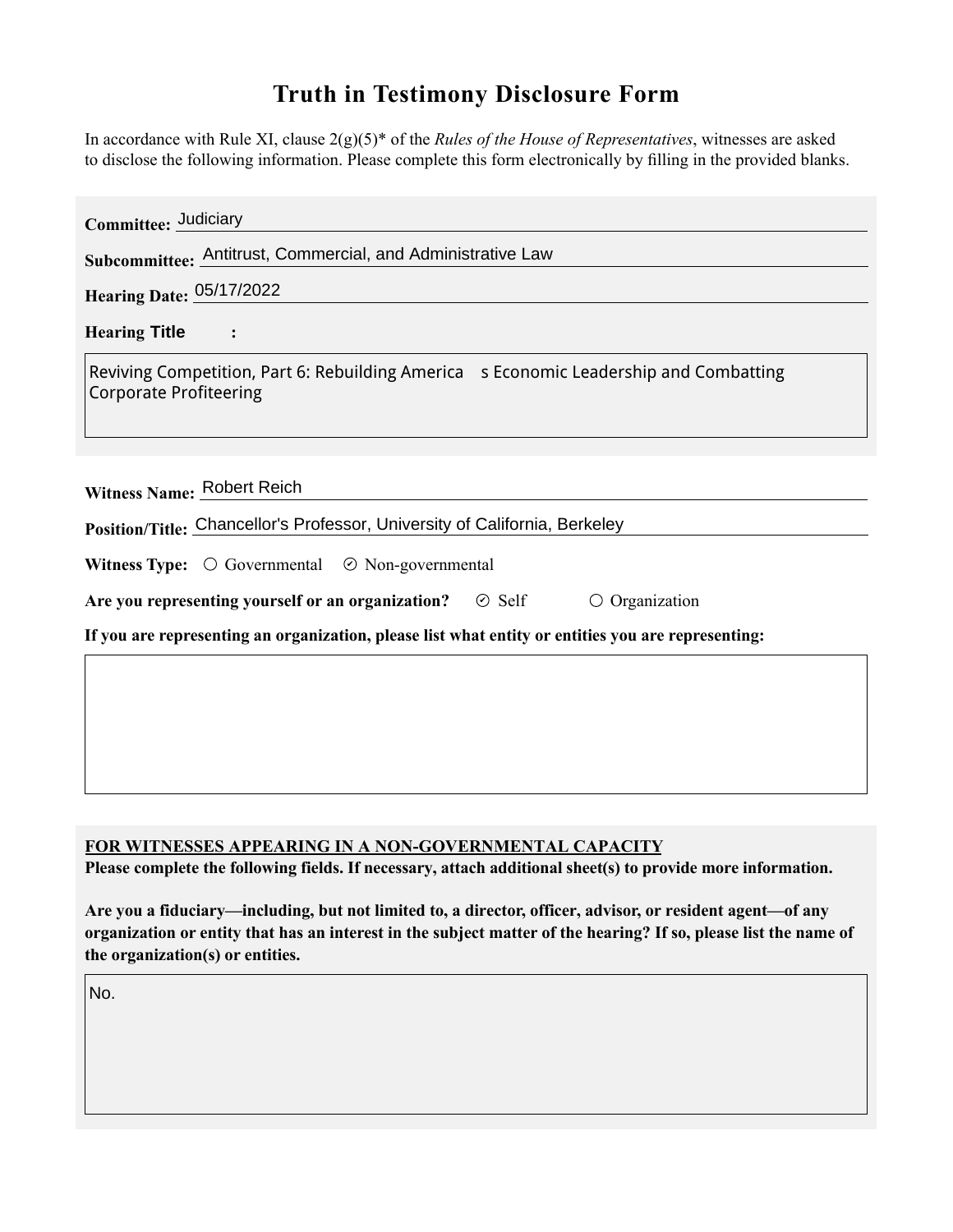**Please list any federal grants or contracts (including subgrants or subcontracts) related to the hearing's subject matter that you, the organization(s) you represent, or entities for which you serve as a fiduciary have received in the past thirty-six months from the date of the hearing. Include the source and amount of each grant or contract.** 

None.

**Please list any contracts, grants, or payments originating with a foreign government and related to the hearing's subject that you, the organization(s) you represent, or entities for which you serve as a fiduciary have received in the past thirty-six months from the date of the hearing. Include the amount and country of origin of each contract or payment.** 

None.

## **Please complete the following fields. If necessary, attach additional sheet(s) to provide more information.**

 $\trianglerighteq$  I have attached a written statement of proposed testimony.

 $\subseteq$  I have attached my curriculum vitae or biography.

**\***Rule XI, clause 2(g)(5), of the U.S. House of Representatives provides:

(5)(A) Each committee shall, to the greatest extent practicable, require witnesses who appear before it to submit in advance written statements of proposed testimony and to limit their initial presentations to the committee to brief summaries thereof.

(B) In the case of a witness appearing in a non-governmental capacity, a written statement of proposed testimony shall include— (i) a curriculum vitae; (ii) a disclosure of any Federal grants or contracts, or contracts, grants, or payments originating with a foreign government, received during the past 36 months by the witness or by an entity represented by the witness and related to the subject matter of the hearing; and (iii) a disclosure of whether the witness is a fiduciary (including, but not limited to, a director, officer, advisor, or resident agent) of any organization or entity that has an interest in the subject matter of the hearing.

(C) The disclosure referred to in subdivision (B)(iii) shall include— (i) the amount and source of each Federal grant (or subgrant thereof) or contract (or subcontract thereof) related to the subject matter of the hearing; and (ii) the amount and country of origin of any payment or contract related to the subject matter of the hearing originating with a foreign government.

(D) Such statements, with appropriate redactions to protect the privacy or security of the witness, shall be made publicly available in electronic form 24 hours before the witness appears to the extent practicable, but not later than one day after the witness appears.

Judiciary